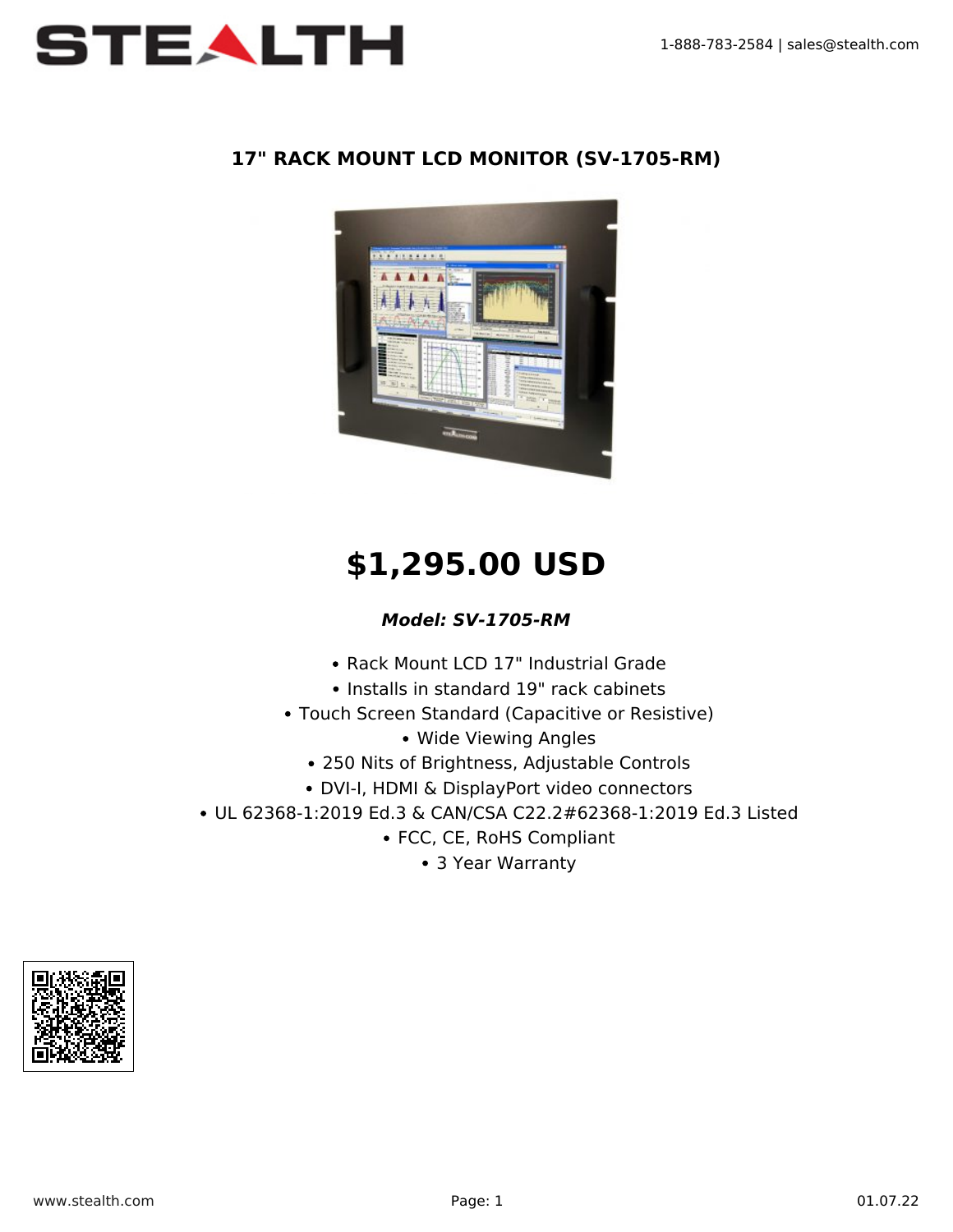

### **GALLERY IMAGES**





## **PRODUCT DESCRIPTION**

Stealth builds high quality [Rackmount LCD displays](https://www.stealth.com/ruggedlcds/rackmountlcds/) suited for industrial and commercial applications. Our 17" Rack Mount LCD is easily installed into industry standard 19" EIA rack cabinets and enclosures in minutes.

All of our [Rugged LCDs](https://www.stealth.com/ruggedlcds/) are available with various Touch Screen options including Resistive or Capacitive. Our displays have wide viewing angles, 350 Nits of Brightness with adjustable controls and comes standard with a 3 Year warranty with extended warranty options available.

Prior to shipping, each and every display is put through Stealth's rigorous QA burn-in procedure that is documented and controlled through our ISO 9001 quality system and in compliance with being CE, FCC, UL 62368-1:2019 Ed.3 & CSA C22.2#62368-1:2019 Ed.

Stealth offers a range of LCD product offerings including [Panel mount,](https://www.stealth.com/ruggedlcds/panelmountlcd/) [Rack mount](https://www.stealth.com/ruggedlcds/rackmountlcds/) and [Open Frame](https://www.stealth.com/ruggedlcds/openframelcds/) designs as standard off-the-shelf products in 15" up to 26" diagonal sizes. Our LCD products are constructed from solid steel and will meet the demands of your application without breaking your budget.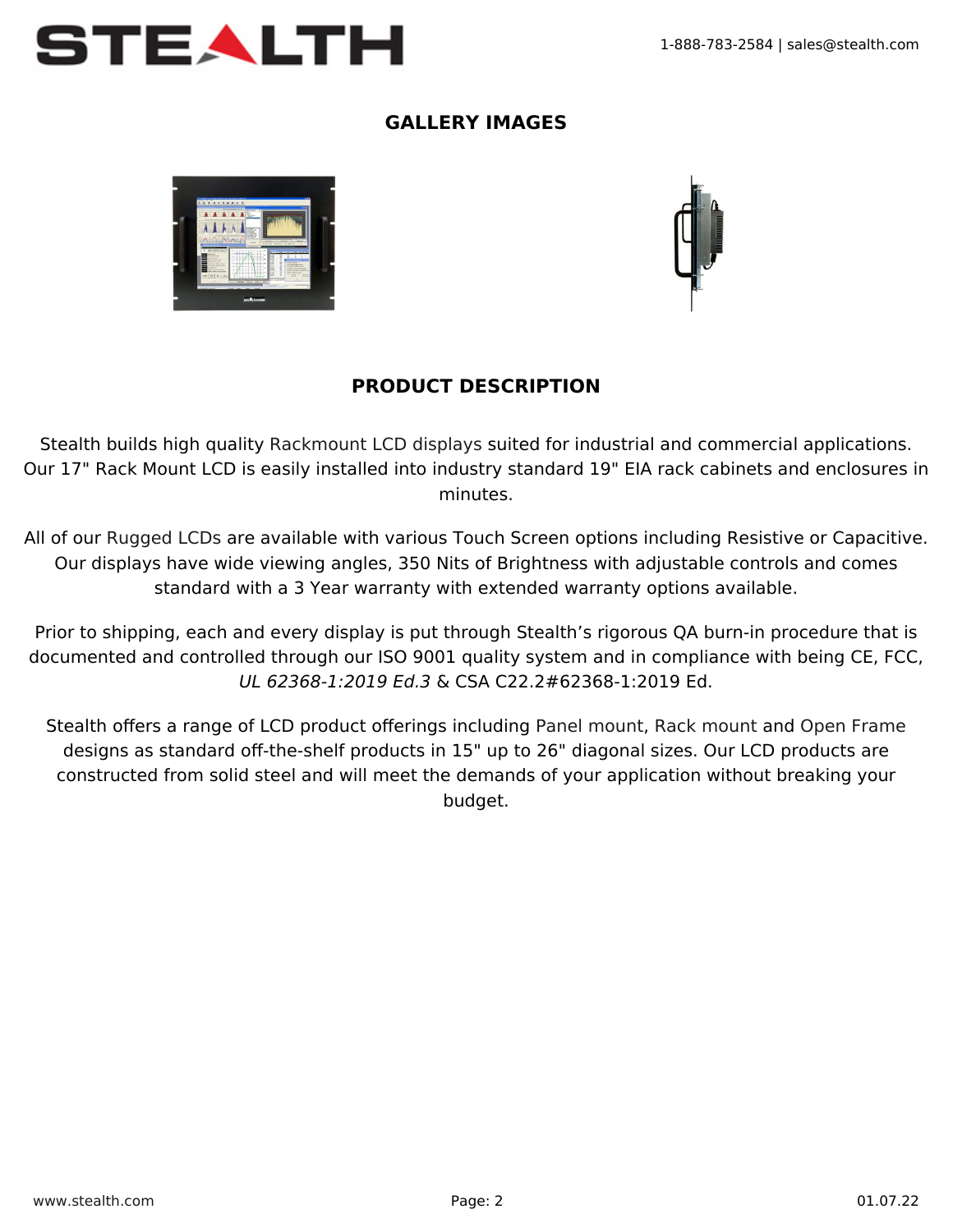

### **ADDITIONAL INFORMATION**

| <b>Bezel Type</b>                        | <b>Rack Mount</b>                                                                                                                                                           |
|------------------------------------------|-----------------------------------------------------------------------------------------------------------------------------------------------------------------------------|
| <b>Screen Size</b>                       | 17.0" (Diagonal)                                                                                                                                                            |
| <b>Aspect Ratio</b>                      | 5:4                                                                                                                                                                         |
| <b>Native Resolution</b>                 | 1280 x 1024 (Auto sync from 640 x 480 to 1280 x 1024)                                                                                                                       |
| <b>Horizontal Frequency</b>              | $42.9 \sim 58.8$ KHz (48.363 KHz typical)                                                                                                                                   |
| <b>Vertical Frequency</b>                | 55 - 70Hz (60Hz typical)                                                                                                                                                    |
| <b>Pixel Pitch</b>                       | 0.264mm x 0.264mm                                                                                                                                                           |
| <b>Response Time</b>                     | 20ms Rise (Typical), 10ms Fall (Typical)                                                                                                                                    |
| <b>Type</b>                              | <b>TFT Active Matrix Liquid Crystal</b>                                                                                                                                     |
| <b>Video Input Connectors</b>            | DVI-I c/w DVI to VGA Adapter<br><b>HDMI</b><br>Displayport                                                                                                                  |
| <b>Viewing Angle</b>                     | 80°/80°/60°/80° (Typical)                                                                                                                                                   |
| <b>Contrast Ratio</b>                    | 800:1 (typical)                                                                                                                                                             |
| <b>Luminance (Brightness)</b>            | 350 cd/m2 typical at center (350 Nits)                                                                                                                                      |
| <b>Viewable Image Size</b>               | Horizontal: 13.30" / 337.92 mm, Vertical: 10.64" / 270.336 mm                                                                                                               |
| Input                                    | $90 \sim 264$ V AC, 47~63Hz External Power Supply (rear mounted)<br>DC Input: 9V - 36V DC<br>DC Input: 43V - 160V DC<br>DC Input: 180V - 300V DC<br>AC Adapter is Removable |
| <b>Control Buttons (Rear</b><br>mounted) | Power, Left, Right, Menu                                                                                                                                                    |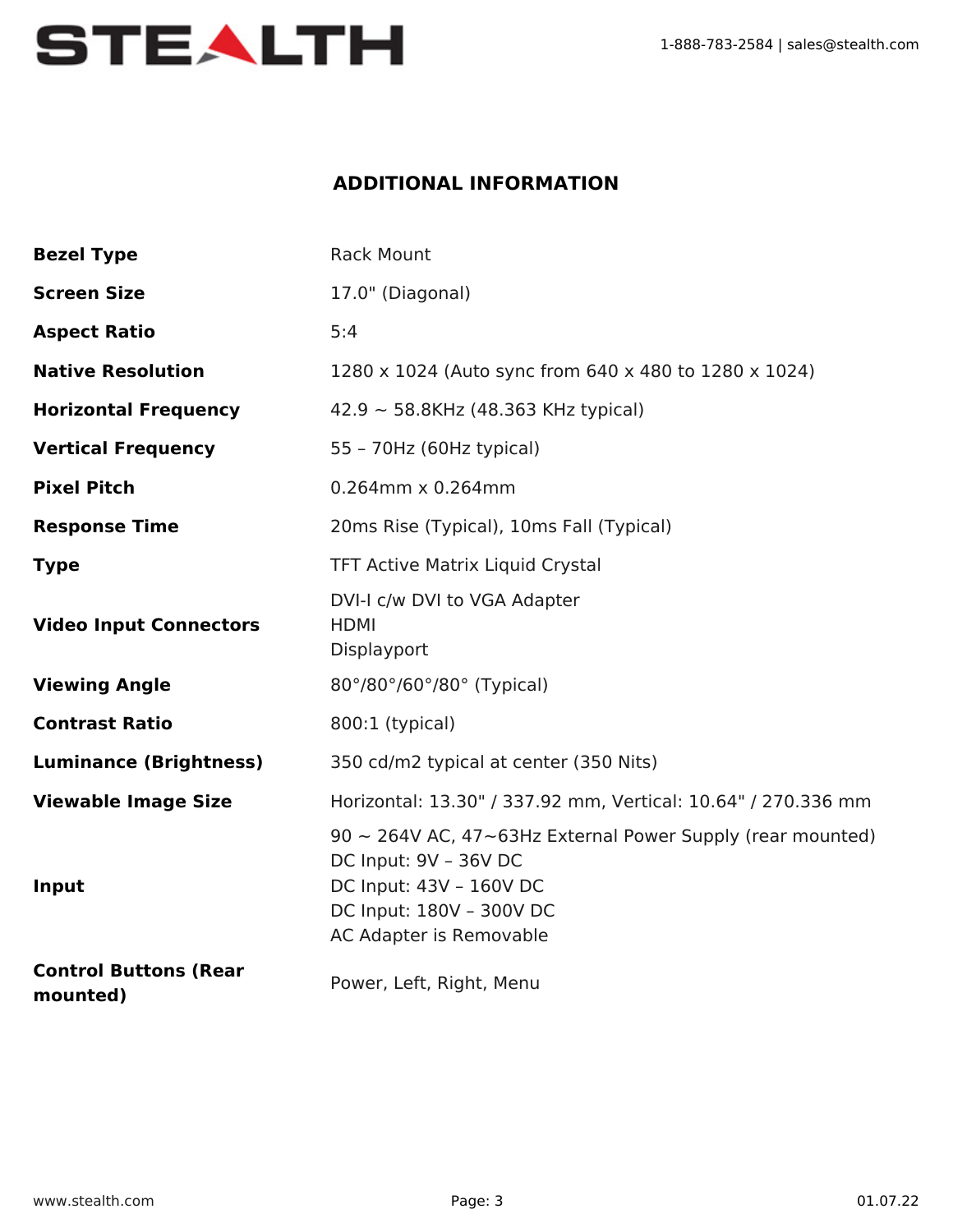

| <b>Controls On-Screen Display</b> | <b>Brightness</b><br>Color<br>Image Adjust<br>Input Source<br><b>OSD Lockout</b><br>Sound (not applicable)<br>Tools                                                                                                                                                                                                   |
|-----------------------------------|-----------------------------------------------------------------------------------------------------------------------------------------------------------------------------------------------------------------------------------------------------------------------------------------------------------------------|
| <b>Environmental Rating</b>       | $N/A$ - not rated                                                                                                                                                                                                                                                                                                     |
| <b>Environmental</b>              | Operating Temperature: -10C - +60C (14F - 140F)<br>Storage Temperature: $-30C - +85C$ ( $-22F - +185F$ )<br>Operating: Relative Humidity 20% $\sim$ 80%<br>Storage Relative Humidity: $20\% \sim 80\%$                                                                                                                |
| <b>Panel Finish</b>               | <b>Black Baked Enamel (Standard)</b>                                                                                                                                                                                                                                                                                  |
| <b>Unit Weight</b>                | Unit Weight: 14.9 Lbs (6.76 Kg)*<br>* Weight may vary depending on configuration                                                                                                                                                                                                                                      |
| <b>Dimensions</b>                 | Add 1.33" (33.78mm) to depth with rear mounted AC Adapter<br>With Touch: 19.00" x 15.72" x 2.46" (482.6mm x 399.28mm x<br>62.48mm) [W x H x D]<br>Without Touch: 19.00" x 15.72" x 2.22" (305.30mm x 310.38mm x<br>56.39mm) [W x H x D]<br>Rack Mount: 19.0"(W) x 15.72"(H) x 2.5"(D) 482.6mm x 399.28mm<br>x 63.68mm |
| <b>Approvals</b>                  | CSA C22.2#62368-1:2019 Ed.3<br>UL 62368-1:2019 Ed.3<br><b>RoHS</b><br><b>CE</b><br><b>FCC</b>                                                                                                                                                                                                                         |
| <b>Cooling</b>                    | Natural Convection (no fan)                                                                                                                                                                                                                                                                                           |